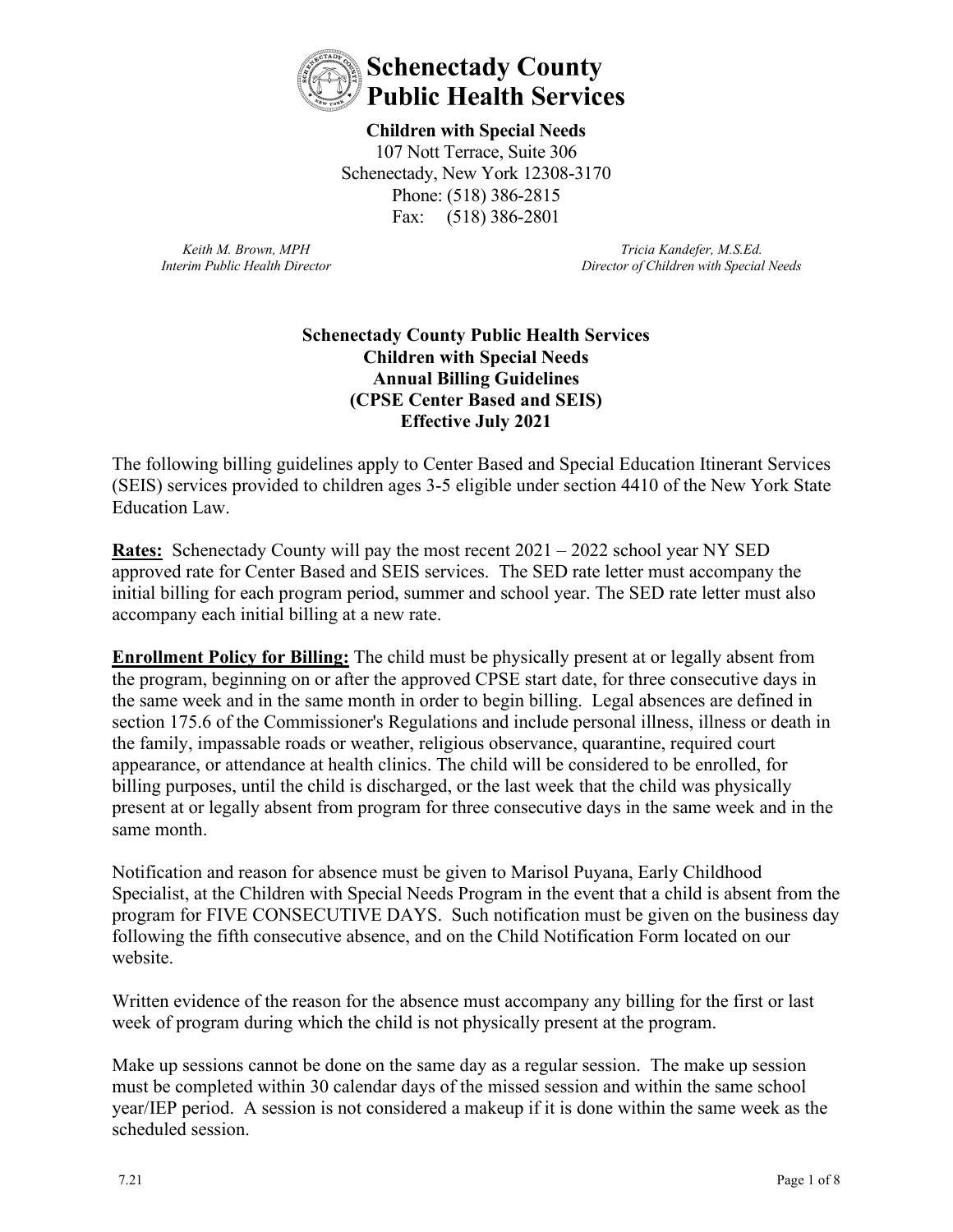**Session Notes (Medicaid Requirement):** Service providers must maintain contemporaneous records. Session notes specifically document that the servicing provider delivered certain diagnostic and/or treatment services to a student on a particular date. Session notes must be completed by all qualified providers furnishing the services authorized in a student's IEP for *each Medicaid service delivered* and must include:

- Student's name
- Specific type of service provided
- Whether the service was provided individually or in a group and the size of the group
- The setting in which the service was rendered (school, clinic, other)
- Date and time the service was rendered (length of session)
- CPT code, when applicable
- ICD- 10 code
- Brief description of the student's progress made by receiving the service during the session
	- o **Within the Session Notes text box only include child's progress on IEP goals and/or response to therapy/intervention. Do NOT add group size or any other information that is already captured in other fields.**
- Name, title, signature and credentials of the servicing provider and signature/credentials of supervising clinician as appropriate (if therapist requires supervision).

#### **ALL INFORMATION LISTED ABOVE IS DATA COLLECTED IN CPSE PORTAL.**

Medicaid providers must prepare and maintain contemporaneous records that demonstrate the provider's right to receive payment under the Medicaid program. "Contemporaneous" records means documentation of the services that have been provided as close to the conclusion of the session as practicable. Monthly data entry is not acceptable. In addition to preparing contemporaneous records, providers in the Medicaid program are required to keep records necessary to disclose the nature and extent of all services furnished and all information regarding claims for payment submitted by, or on behalf of, the provider for a period of six years from the date the care, services or supplies were furnished or paid, whichever is later.

'Co-Visit with Supervisor', 'Make Up' and 'Does Not Meet Medicaid requirements' fields MUST also be captured in CPSE Portal when necessary.

**Many CPT codes are only 1 per session or 1 per evaluation. Care must be used to ensure the accuracy of the number of units entered.**

# *REMINDER:*

**As new therapists are assigned to Schenectady County children, copies of licenses must be uploaded to the Contract Management System (CMS).**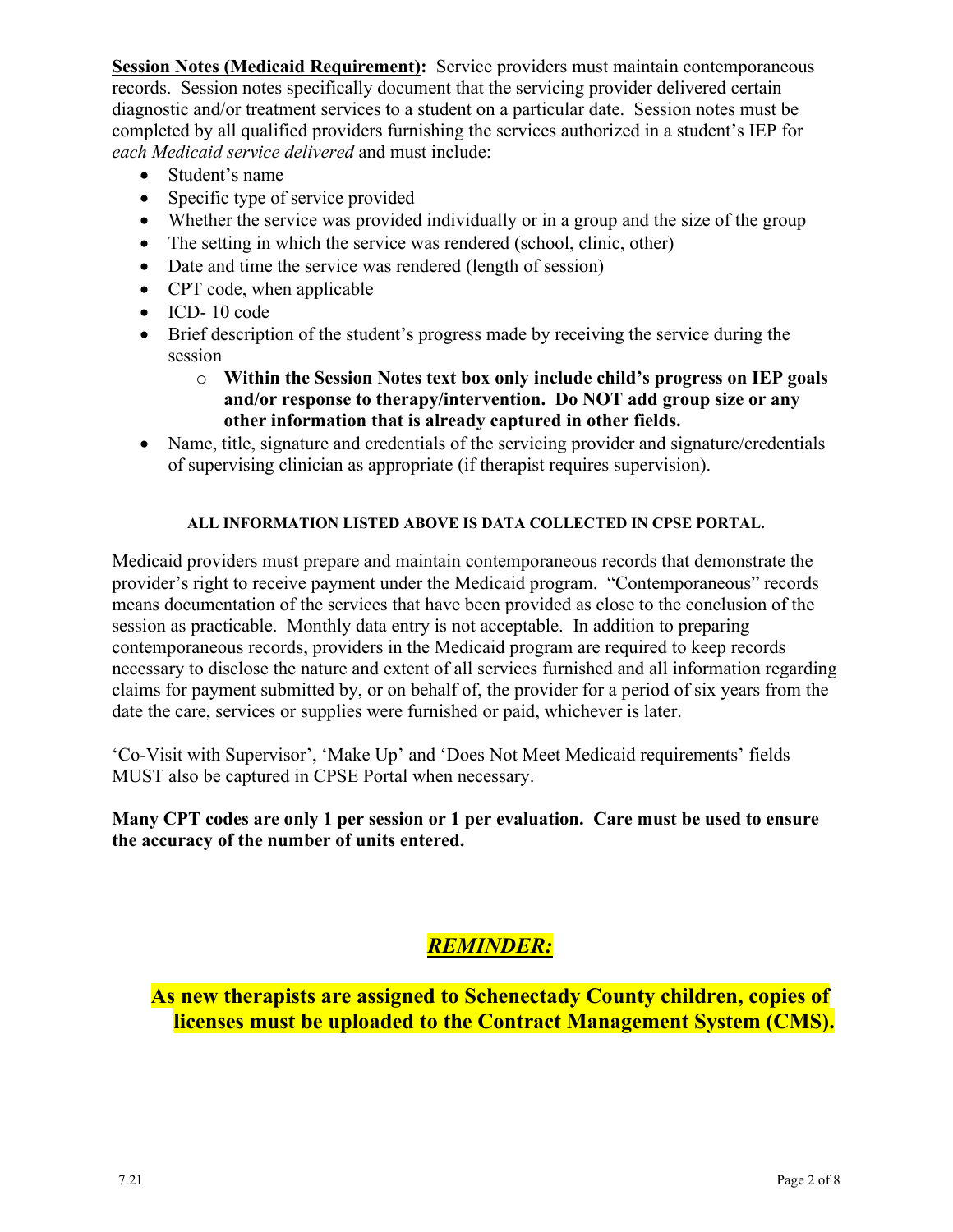# **Billing:**

# **\*\*\* BILLING THAT HAS BEEN RETURNED FOR CORRECTIONS MUST BE RESUBMITTED WITHIN 15 DAYS OR PAYMENT WILL NOT BE MADE.**

- 1. Billing for the Children with Special Needs Program is submitted on a monthly basis. **All vouchers must be submitted within thirty days from the end of the month from which the services were delivered. Vouchers submitted after sixty days from the end of the month will not be accepted for payment**.
- 2. Dates of submission are as follows: a. Submit each month in a single billing packet on or after the  $1<sup>st</sup>$  of the following month.
- 3. The completed billing packet consists of:
	- a. One County duplicate voucher completed in accordance with the attached instructions. If using the Schenectady County voucher in Excel that is posted on our website, the original and one copy is required for submission.
	- b. One original signed CPSE Portal Voucher Summary. NO COPIES.
	- c. One original signed CPSE Portal Classroom Attendance sheet. \*\* Signed by Agency Director \*\*
	- d. One RS Parent/Caregiver Signature Log or Preschool Confirmation of Delivery of Services form for each child receiving center based related services that is ordered and delivered **outside** the center based setting. (i.e., social work)
	- e. For all services (speech therapy, occupational therapy, physical therapy, etc.) requiring prescriptions, a copy of the script for each child must be included with the child's **FIRST** monthly billing packet of each new IEP/school year period. Scripts that have multiple session dates are not allowed. Separate scripts are required for each school year session. (summer vs. school year, etc.)
	- f. For SEIS services, the original SEIS Parent/Caregiver Signature Log for each child on the CPSE Portal Voucher Summary.
	- g. The SED Rate Letter at the start of each program, summer and fall, and each subsequent rate change.
- 4. The electronic submission of the CBRS (center based related services) file is also required with submission of the centerbased electronic billing. You are not to submit the CBRS Voucher Summary or any related paperwork to the County. Please note, the CBRS is for center based related services only and is not the same as the RS (related services) file. **Payment for CB billing will NOT be made until the cbrs file is received by the County.**

### **Signatures:**

- 1. All signatures must be original; photocopies are not acceptable. Signature stamps are acceptable if approved in the by-laws of the organization submitting the billing and written authorization to accept the stamp as original is provided by the CEO. This authorization must be provided annually at the beginning of the school year.
- 2. Parent/Caregiver signatures are needed for each session the child is seen outside the classroom setting.
- 3. All signatures must contain credentials.
- 4. No pencil or white out is allowed.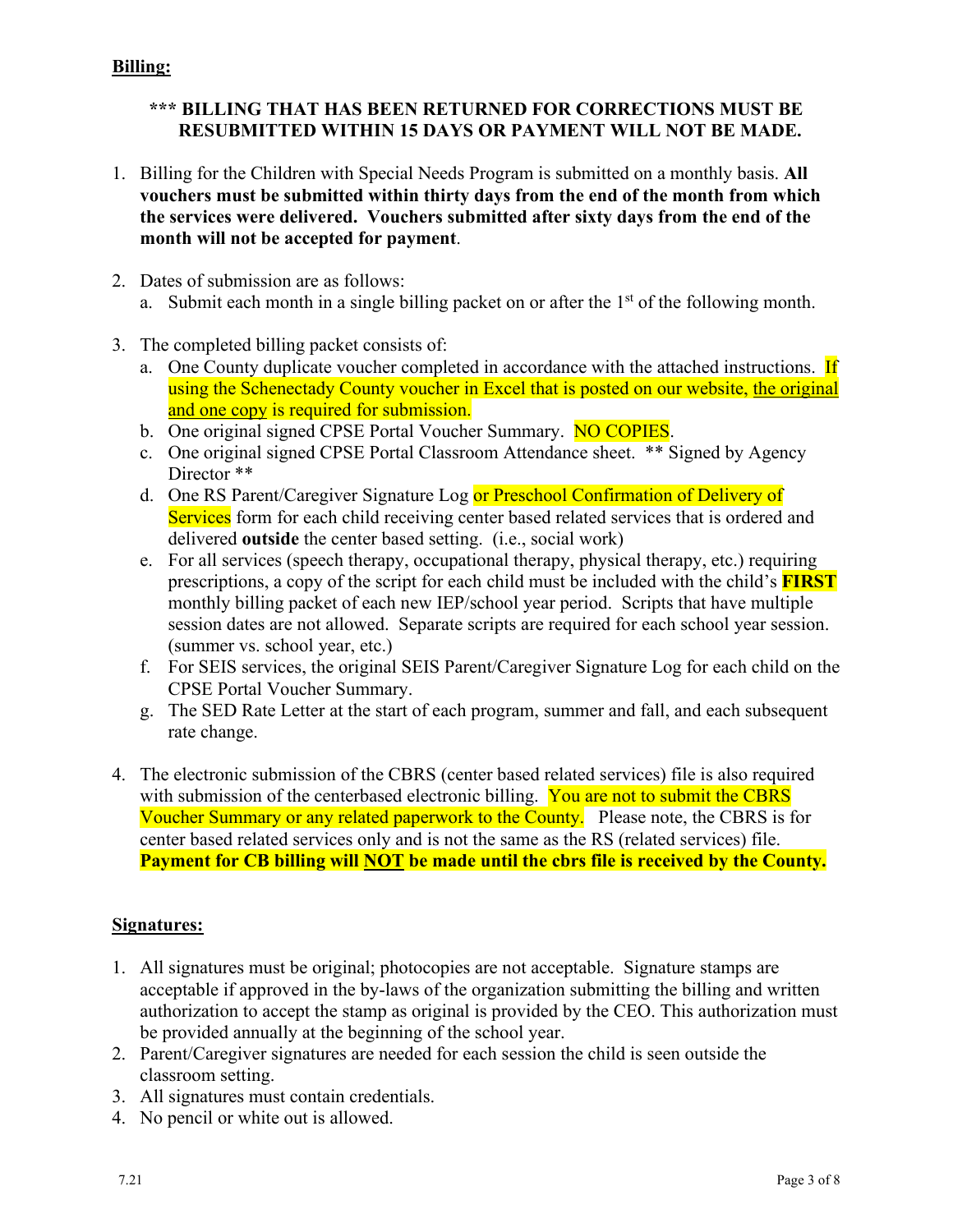### **Instructions for Completing Schenectady County CWSN SEIS parent/caregiver signature log**

- 1. **CHILD'S NAME:** Complete with the child's full name (last name, first).
- 2. **DOB:** Complete with the child's date of birth (month, date, year).
- 3. **MONTH/YEAR:** The month and year the services are delivered.
- 4. **AGENCY NAME:** Complete with program name.
- 5. **CALENDAR:** Indicate each day of service in the box using accurate calendar format. Place the number of half-hour units *actually delivered*, either direct or indirect, in the boxes labeled "D" or "I". Circle the method G or I, for individual or group, enter the start and end time for direct services, and have the parent or caregiver sign on the "parent/caregiver signature" line. Also, please note in the appropriate box an "A" if the child or therapist was absent on a scheduled service day.
- 6. **MAKE UP VISITS:** Indicate the make up service date and original service date, e.g. 10/20 is a make up for 10/7**.**
- 7. **UNITS DELIVERED:** Enter the **actual** number of sessions delivered for the month.
- 8. **RATE:** Enter the 2021 2022 school year NY SED approved rate for SEIS services.
- 9. **TOTAL:** Enter the total amount to be paid (number of units delivered times rate).
- 10. **SEIS TEACHER SIGNATURE:** The individual therapist delivering the services must sign using their full name and any appropriate credentials.
- 11. **PROGRAM DIRECTOR SIGNATURE:** The program director must certify the form on the program director's signature line, using your full name. The form must be submitted with an original signature, photocopies are not acceptable. All providers must sign their credentials immediately after their signatures.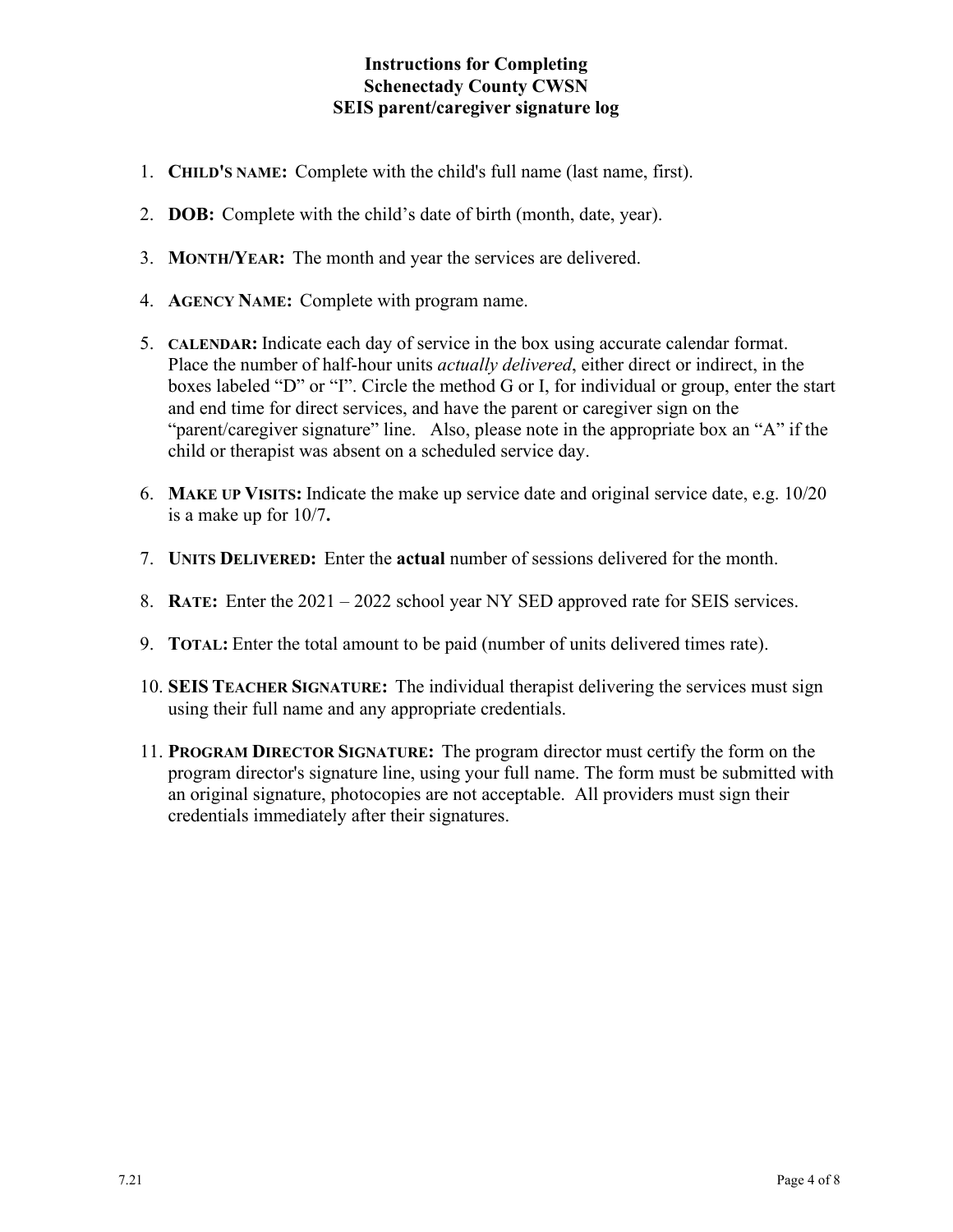### **Instructions for Completing Schenectady County CWSN Voucher Forms (Center Based and SEIS)**

- 1. **DATE:** This is the date in which the voucher was completed.
- 2. **CONTRACT NUMBER:** Please fill in the correct contract number assigned to you from the Children with Special Needs Program. **Note: contract numbers change yearly.**
- 3. **NAME AND ADDRESS:** Please use your complete name and mailing address, including zip code.
- 4. **CHARGE ACCOUNT NO(S):** The following information should be filled in under 'Charge Account No(s)':

**"A 2960 480221"**

For **CPSE** services, the code is "**2960**"

**The last two digits of '4802\_ \_' are the last two digits of the year in which services were provided.** For services delivered through 12/31/21 the code is 4802**21.** For services delivered from 1/1/22– 12/31/22 the code will be 4802**22.**

- 5. **DEPT. FURNISHED:** Please insert the "**CHILDREN WITH SPECIAL NEEDS PROGRAM".**
- 6. **DESCRIPTION:** For **CPSE** services, one invoice voucher for each CPSE Portal Voucher Summary, please insert the following information in the "Description" Section:

**"(***CENTER BASED SPECIAL EDUCATION SERVICES OR SPECIAL EDUCATION ITINERANT SERVICES***) PROVIDED AS PER THE ATTACHED DOCUMENTATION FOR THE PERIOD OF \_\_\_\_\_\_\_\_\_\_."**

- 7. **AMOUNT:** This is the total from the CPSE Portal Voucher Summary sheet.
- 8. **CERTIFICATION:** After the word, "I" print the full name of the person certifying the voucher. After the words "I am", corporations write the name of the officer and corporation/partnership name.
- 9. **SIGNATURE:** This must be an original signature on the 'payee' line.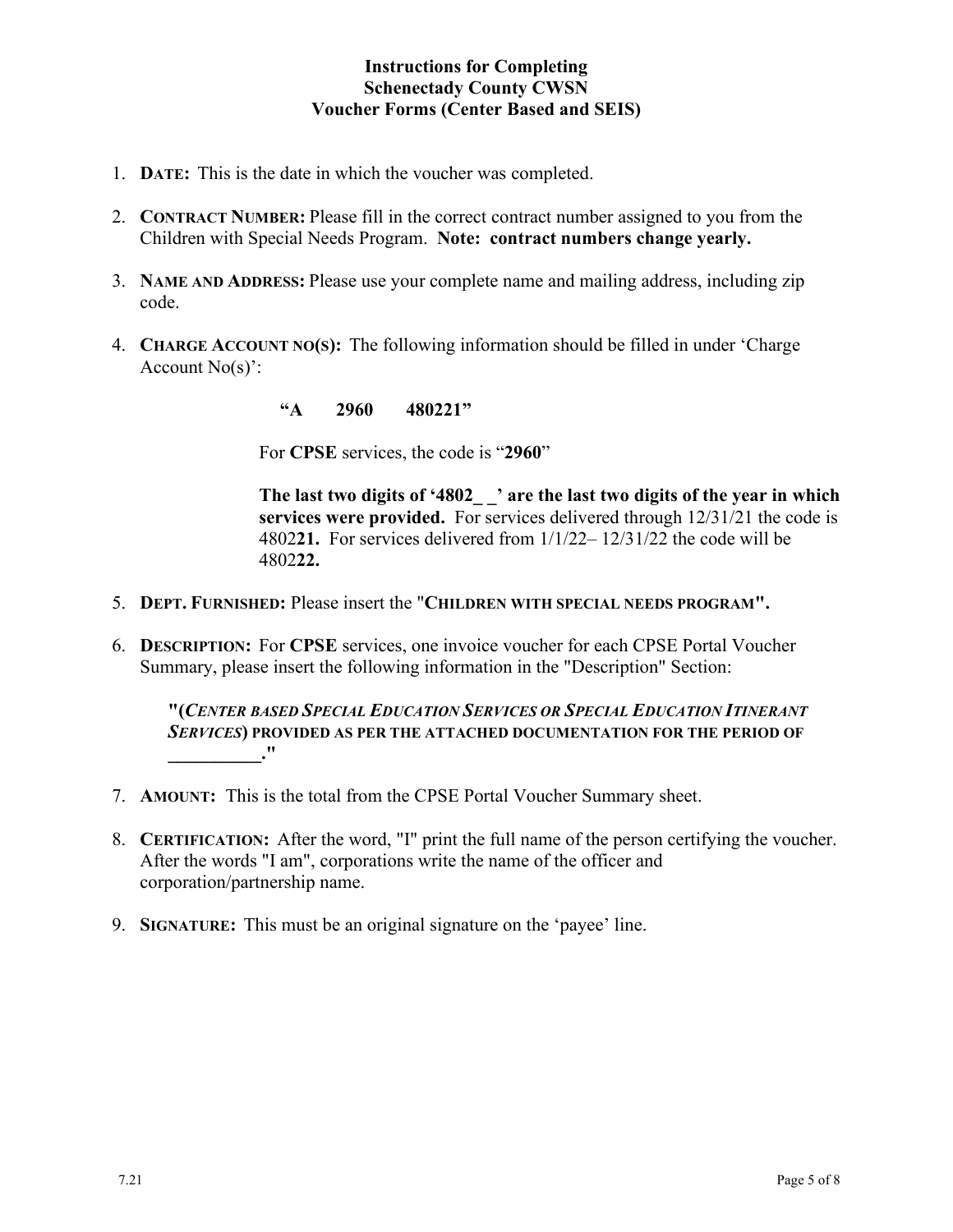### **Instructions for Completing Schenectady County CWSN Reconciliation Rate Adjustment sheet (Center Based only)**

- 1. **AGENCY:** Complete with your full name.
- 2. **SCHOOL YEAR:** The school year in which the services were provided. Summer rate recons must be billed separately from the school year.
- 3. **CHILD'S NAME:** Complete using last name first, listing children in alphabetical order.
- 4. **PROGRAM RATE CODE (HRS/DAY):** The SED Program Code corresponding to the rate billed and the number of hours per day/days per week of program, e.g. 9160(5/5) is an integrated program for 5 hours per day with a five day per week enrollment, and 9165 (2.5/3) is an integrated program for 2.5 hours per day three days per week.
- 5. **FTE:** Enter the student's full time enrollment (FTE) status.
- 6. **RECONCILIATION RATE:** The annual tuition rate approved by SED for Center Based Programs.
- 7. **RECONCILIATION AMOUNT:** The reconciliation rate times the full time enrollment (FTE). Please provide rate letters with billing.
- 8. **TOTAL AMOUNT PAID:** The total amount of tuition paid to date for Center Based.
- 9. **BALANCE DUE OR (OWED):** Subtract the total paid amount from the reconciliation amount and enter the total amount due to the provider (or owed to the County) for services rendered.
- 10. **TOTAL THIS VOUCHER:** The total of all services being billed on the voucher. This amount is transferred to the Schenectady Co. Voucher.
- 11. **AUTHORIZED AGENCY SIGNATURE:** This must be an original signature.
- 12. **DATE**: This is the date in which the form was completed.

#### **AS A REMINDER:**

# **FOR ALL RATE CHANGES, A RECONCILIATION RATE ADJUSTMENT SHEET MUST BE SUBMITTED AS SOON AS POSSIBLE.**

- *the timeframe to claim state aid for the county is limited, therefore, all rate change adjustments must be submitted within six months of issuance.*
- *if rate reconciliation went down and provider owes money to the county, do NOT send a check to CWSN. The deduction will be made on the next billing cycle.*
- *center based services must be billed separately from special education itinerant services.*
- *center based 10 month school year services must be billed separately from 2 month summer services.*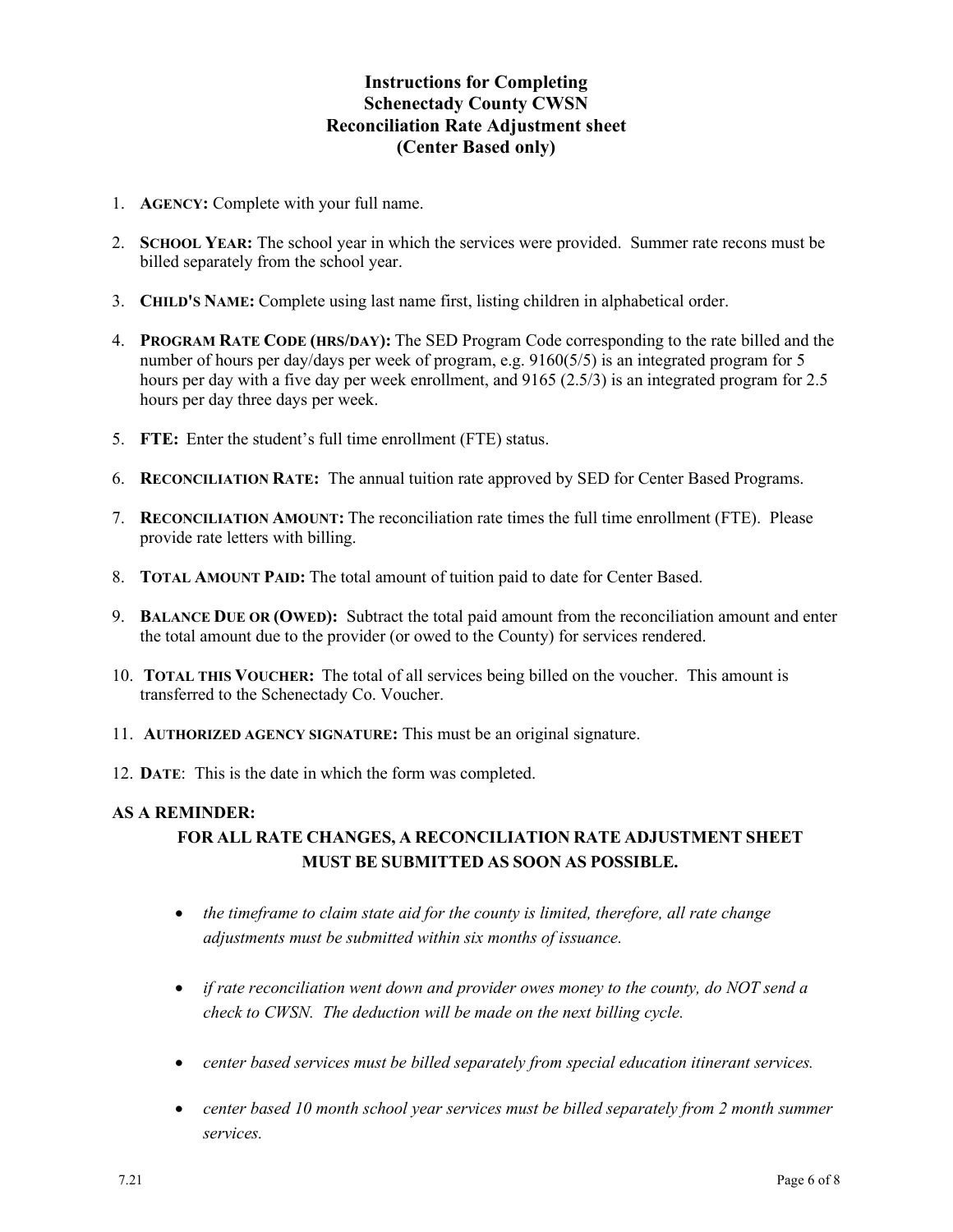#### **Instructions for Completing Schenectady County CWSN Reconciliation Rate Adjustment sheet**

#### *(SEIT only – for services PRIOR to July 2015)*

- 1. **AGENCY:** Complete with your full name.
- 2. **SCHOOL YEAR:** The school year in which the services were provided. Summer rate recons must be billed separately from the school year.
- 3. **CHILD'S NAME:** Complete using last name first, listing children in alphabetical order.
- 4. **NUMBER OF SEIT SESSIONS:** Enter the number of sessions approved for SEIT.
- 5. **RECONCILIATION RATE:** The half-hour rate approved by SED for SEIT services.
- 6. **RECONCILIATION AMOUNT:** The half-hour rate approved by SED for SEIT services times the number of sessions.
- 7. **TOTAL AMOUNT PAID:** The total amount of tuition paid to date for SEIT services.
- 8. **BALANCE DUE OR (OWED):** Subtract the total paid amount from the reconciliation amount and enter the total amount due to the provider (or owed to the County) for services rendered.
- 9. **TOTAL THIS VOUCHER:** The total of all services being billed on the voucher. This amount is transferred to the Schenectady Co. Voucher.
- 10. **AUTHORIZED SIGNATURE:** This must be an original signature.
- 11. **DATE**: This is the date in which the form was completed.

#### **AS A REMINDER:**

# **FOR ALL RATE CHANGES, A RECONCILIATION RATE ADJUSTMENT SHEET MUST BE SUBMITTED AS SOON AS POSSIBLE.**

- *the timeframe to claim state aid for the county is limited, therefore, all rate change adjustments must be submitted within six months of issuance.*
- *if rate reconciliation went down and provider owes money to the county, do NOT send a check to CWSN. The deduction will be made on the next billing cycle.*
- *center based services must be billed separately from SEIT services.*
- *center based 10 month school year services must be billed separately from 2 month summer services.*